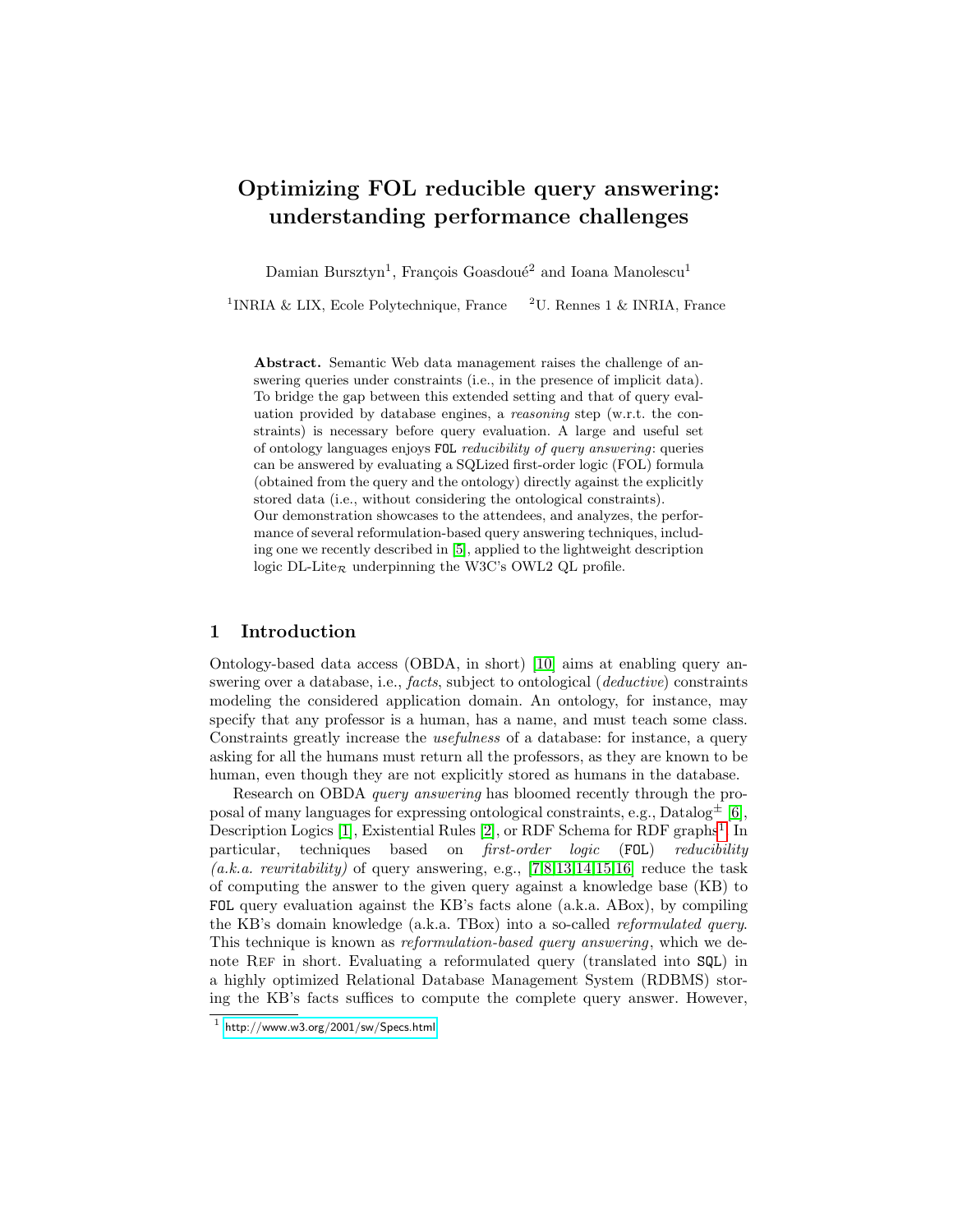reformulated queries still raise significant performance challenges to RDBMSs (specifically, to query optimizers), due to their complex structure [\[4,](#page-3-11)[5\]](#page-3-0).

Our demonstration compares and analyzes the performance of state-of-theart alternative REF techniques for the lightweight  $DL\text{-}Life_{\mathcal{R}}$  description logic [\[7\]](#page-3-5), which underpins the W3C's OWL2 QL standard for Semantic Web applications. They mainly differ w.r.t. the FOL languages in which query reformulations are produced. In particular, our recent Ref technique described in [\[5\]](#page-3-0) departs from the literature by considering expressive enough FOL reformulation languages to admit several query reformulation alternatives, from which one with best estimated evaluation cost is picked and sent to an RDBMS. This way we avoid the reformulation performance pitfalls of the previous REF techniques from the literature: each of them is capable of exploring a unique query reformulation, which may be turn out too complex to evaluate efficiently by an RDBMS.

We prepared a set of scenarios (data, constraints, and queries) allowing the audience to experiment with a variety of REF techniques, and to evaluate them through well established RDBMSs: DB2 (with or without the DB2 efficient RDF store  $[3]$ ) and Postgres. In particular, we show that (i) REF techniques yielding a unique query reformulation may lead to poor performance or simply fail - on moderate-sized databases and simple constraints - on all the systems, because reformulated queries may be syntactically huge and  $(ii)$  a cost-based query reformulation approach allows avoiding such performance issues and makes REF feasible - and efficient - in the same setting(s).

## 2 Cover-based query answering optimization

RDBMS query optimizers enable efficient evaluation by exploring a set of logical and physical plans, and chosing the one minimizing a cost estimation function. Since the number of possible plans is very high [\[12\]](#page-3-13), modern optimizers rely on heuristics to explore only a few alternatives; this works (very) well for *small-to*moderate size conjunctive queries (CQs in short). However, FOL reformulations go beyond CQs in general, and may be extremely large, leading the RDBMS to perform poorly (an example appears at <http://bit.ly/1TqeVMA>).

To address this, we introduce the cover-based query answering technique [\[5\]](#page-3-0) to define a space of equivalent FOL reformulations of a CQ. A cover defines how the query is split into subqueries, that may overlap, called *fragment queries*, such that substituting each subquery with its FOL reformulation (obtained from any state-of-the-art technique) and joining the corresponding (reformulated) subqueries, may yield a FOL reformulation of the given query; this can be a Join of Unions of  $CQ$  (JUCQ) [\[4\]](#page-3-11), or a slightly more complex form (two layers of joinsof-unions), denoted JUSCQ [\[15\]](#page-3-9). Not every cover of a query leads to a FOL reformulation; but every cover which does, yields an alternative cover-based FOL reformulation of the original query. Crucially for our problem, a smart cover choice may lead to a cover-based reformulation whose evaluation is more efficient. Thus, the cover-based technique amounts to circumventing the difficulty of modern RDBMSs to efficiently evaluate FOL reformulations in general.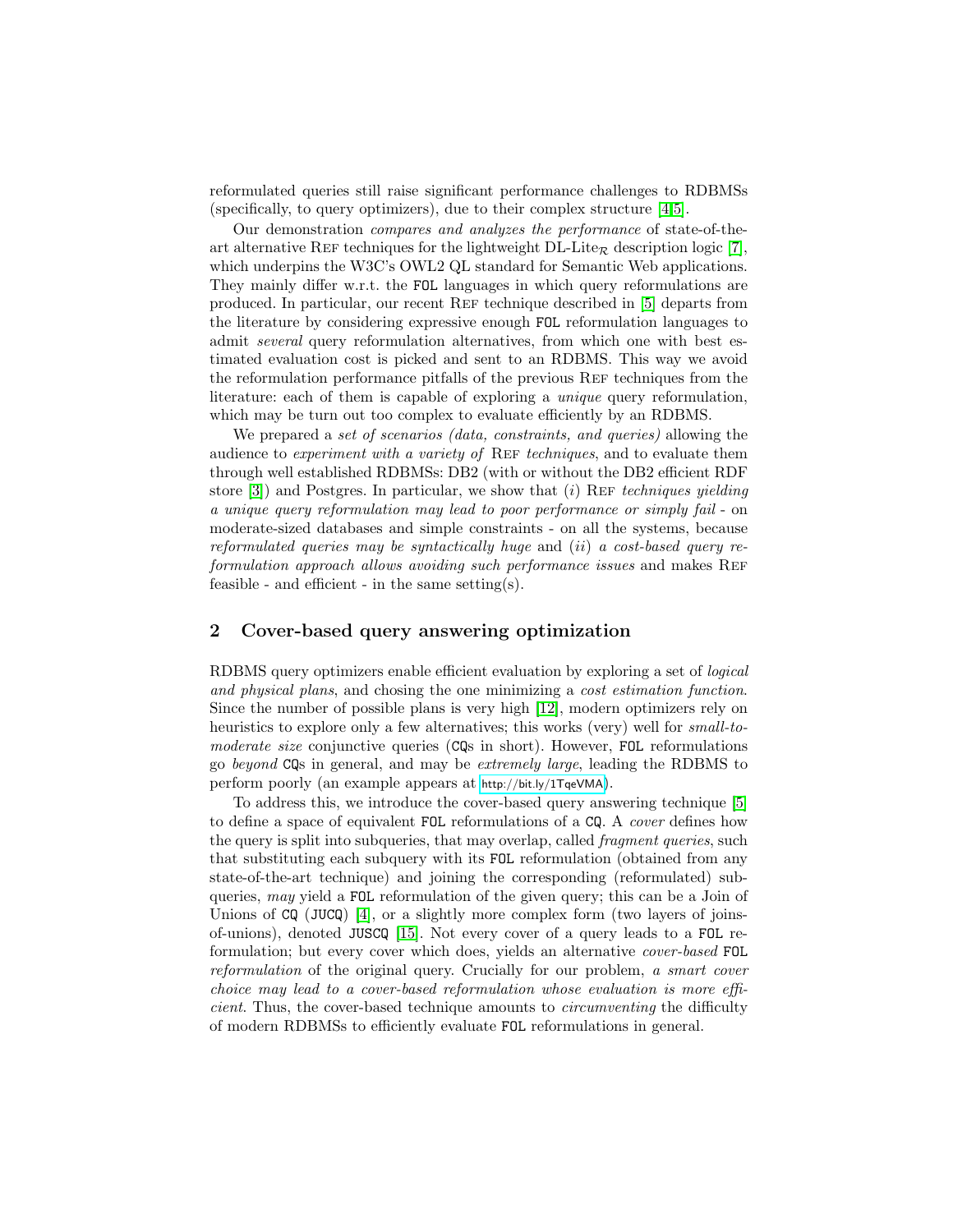We address the performance challenges raised by the evaluation of state-ofthe-art FOL reformulations through RDBMSs for DL-Lite<sub>R</sub> in two steps.

First, we have identified a *space of alternative equivalent FOL queries* for a given input query, belonging to richer languages than those considered so far in the literature. Allowing several FOL queries (a.k.a. FOL reformulations) is crucial for efficiency, as such equivalent alternatives may have very different evaluation performance when evaluated through an RDBMS. Therefore, instead of having a single (fixed) FOL reformulation that may be inefficient, we select the one with lowest estimated evaluation cost among possible (equivalent) alternatives.

Second, we devised a cover search algorithm, namely GDL (Greedy Covers for DL) [\[5\]](#page-3-0), that relies on a *cost estimation function*  $\epsilon$  which returns the cost of evaluating a given query q through an RDBMS storing the facts, to select the cover with the best (estimated) cost. The algorithm starts with the root cover (the cover with maximal number of fragments among all the covers for  $q$  and  $\mathcal T$  that lead to FOL reformulations),  $C_{\text{root}}$ , and explores the search space adding one atom to a fragment (leading to a new cover) when the cost model suggests the resultant cover may lead to a more efficient query answering strategy. The exploration stops when no possible moves improve the cost of the currently selected best cover.

We demonstrate experimentally the effectiveness and the efficiency of our query answering technique for  $DL\text{-}Lite_{\mathcal{R}}$ , by deploying our query answering technique on top of Postgres and DB2, using several alternative data layouts [\[5\]](#page-3-0).

<span id="page-2-0"></span>

## 3 Demonstration outline

Our demo analyzes OBDA with a particular focus on performance and completeness. We demonstrate different query reformulation techniques, which for a given CQ produce respectively: UCQ [\[7\]](#page-3-5), USCQ [\[15\]](#page-3-9), and JUCQs or JUSCQs [\[5\]](#page-3-0) (the latter include UCQ, USCQ and  $C_{\text{root}}$  reformulations). The GUI allows the attendee to compare and understand the performance of evaluating each of them.

Fig. 1: Understanding cover-based Query Answering.

 $(i)$  We use well-established RDBMSs, namely PostgreSQL 9.3.2 and DB2 Express-C 10.5, on top of which queries can be answered using any cover: a fixed one (i.e., a UCQ, USCQ or  $C_{\text{root}}$ ), a user-chosen one (a JUCQ or JUSCQ), or the best one w.r.t. cost (selected by GDL).  $(ii)$  We showcase the same alternatives on top of the DB2 efficient RDF store [\[3\]](#page-3-12).